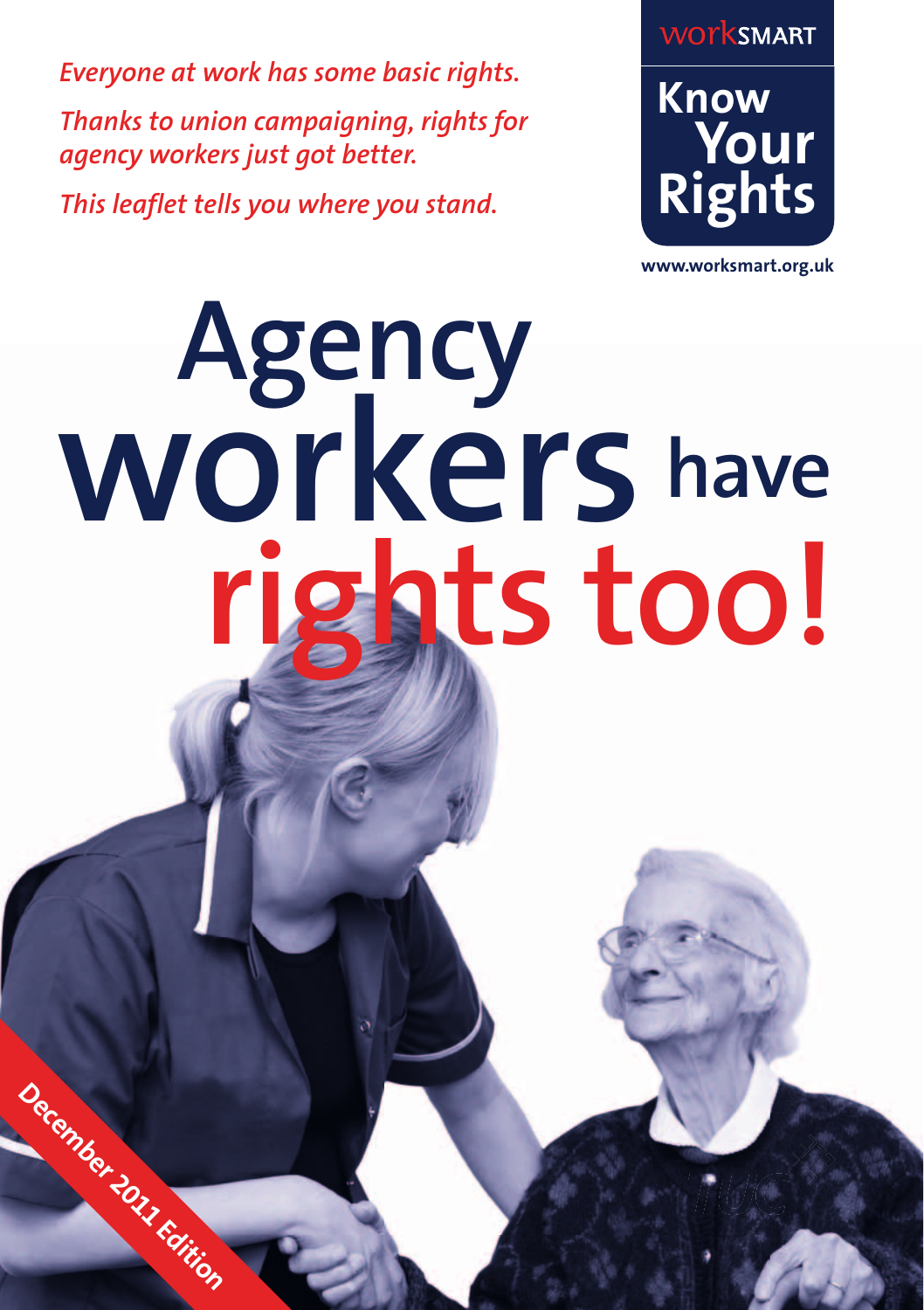

This guidance tells you about the new rights set out in the Agency Workers Regulations 2010 and about other important rights for agency workers.

This information is intended to be a brief introduction to rights for temporary agency workers. It is for guidance only and should not be regarded as an authoritative statement of the law. It is always a good idea to seek advice from your union (or from an advice agency if not a union member) on your specific situation before taking any action.

You have the right to join a trade union and some employers encourage workers to do so. You also have the right to be accompanied at a workplace disciplinary or grievance hearing by either a trade union representative or a colleague.

*When an agency is aware that official industrial action is happening at a workplace, it should not supply you as cover for workers participating in that action or to replace others who themselves are covering.*

## **Basic standards that agencies must meet**

In the UK the law contains minimum legal standards that agencies must meet when finding temporary assignments for you. The Conduct of Employment Agencies and Employment Businesses Regulations 2003 (the Conduct Regulations) set legal minimum standards that employment agencies must meet.

#### **Registering with an agency**

Before an agency starts finding work for you, the agency must agree certain written terms and conditions with you, including the following:

- whether you are employed under a contract of employment (i.e. as an employee) or under a contract for services (i.e. you are a 'worker' or self-employed)
- the type of work that the agency will try to find for you
- whether the agency is looking for temporary assignments or permanent work for you
- whether the agency is authorised to receive money on your behalf
- the length of any notice period that applies
- **information about your pay, including** when and how much you will be paid
- holiday entitlement.
- Your agency cannot change these terms without your agreement.

#### **Information about assignments**

Your agency must confirm details of any assignment you are offered in writing within three working days of the offer being made. These details must include:

- who the work is for
- the start date and how long work is likely to last
- the type of work
- the location of the work
- **hours**
- $\bullet$  the rate of pay
- any expenses payable
- health and safety risks and the steps the hirer has taken to control these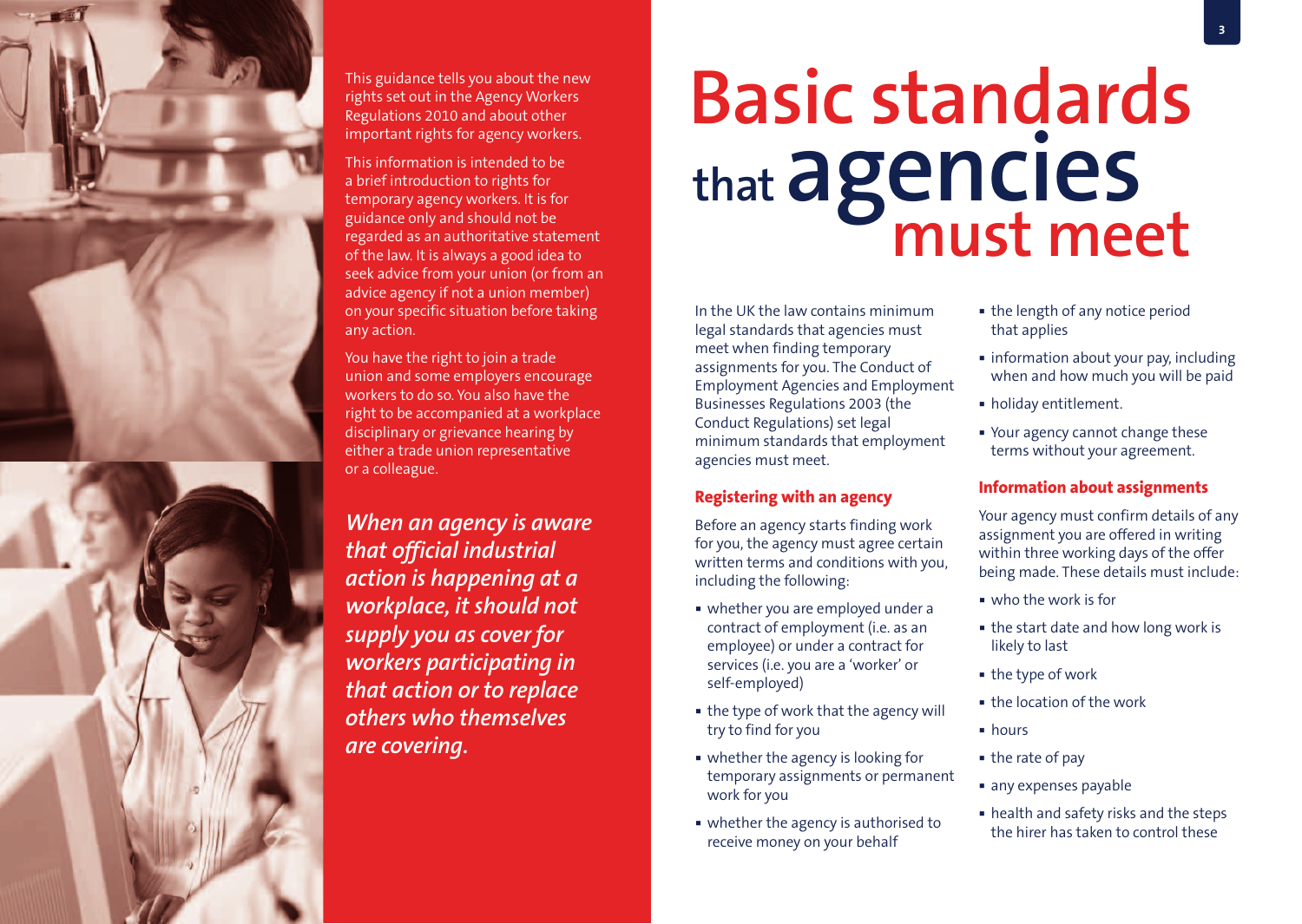experience, qualifications and training required for the role.

An agency must obtain confirmation from you that you are willing to work on the assignment before it starts.

#### **Changing terms**

Your agency should not change these terms without your agreement. Where a change to terms is agreed, the agency must confirm the changes and the date they take effect, in writing, within five working days of the change being agreed. Your agency must not pressurise you to agree to changes by threatening to withdraw workfinding services.

#### **Charges**

The Conduct Regulations set out what services agencies can and cannot charge for:

- An agency cannot charge interest on a loan to an agency worker. They must inform you of repayment terms before you agree to a loan.
- Agencies cannot charge you a fee for finding you work.
- They can charge for some other services that they provide, such as providing accommodation, transport services or help in preparing CVs, but cannot require you to sign up for these additional services as a condition of finding work for you and shouldn't put pressure on you to do so.
- The agency must confirm details of any charges in writing.



- You can cancel or withdraw from any service by giving five working days' notice (10 working days' notice to cancel accommodation services).
- You should not be penalised for not accepting any agency services or giving notice to stop using a service.

#### **Ending assignments and access to other work**

- Your agency should not penalise you for ending an assignment.
- They should not prevent you from taking up a permanent job with a hirer that you are temping for. They may be able to charge a fee to the hirer in certain circumstances, but they should not charge you or try to prevent you from taking up a permanent post with the hirer.
- They cannot prevent you from registering with other agencies.

From 1 October 2011 temporary agency workers gain a new right to be informed by the hirer of any relevant vacant posts they have and to have the same opportunity as a comparable directly employed member of staff to find permanent employment with the hirer. These rights apply from the first day in an assignment. (See the section on equal treatment rights below for further details).

#### **Getting paid**

Your agency must pay you for the work you do and must not withhold pay for work that you have done (even if the agency has not been paid by the hirer for this work or if a signed time sheet has not been produced).

You have the right to be paid at least the national minimum wage (NMW) and your agency should not make deductions from your pay that take you below the NMW. Since 1 October 2011, the national minimum wage rates have been:

- £6.08 per hour for workers aged 21 or over
- £4.98 for workers aged 18-20
- £3.68 for workers aged 16-17
- £2.60 apprenticeship rate.

The rates are usually uprated annually in October.

For more information visit: **www.direct. gov.uk/en/Employment/Employees/ TheNationalMinimumWage/ DG\_10027201**

Since 1 October 2011, temporary agency workers who work in the same job with the same hirer for 12 weeks are entitled to the same pay that would have applied if they had been recruited directly by the hirer to the same job (see equal treatment on pay section below).

#### **Advice, information and enforcement of rights under the Conduct Regulations**

The Conduct Regulations are enforced by the Employment Agency Standards Inspectorate (EAS).

For information on these and other basic workplace rights and how to enforce them contact the Pay and Work Rights Helpline on **0800 917 2368.** It can provide advice and pass any complaints about breaches of your rights to the EAS or other enforcement agencies. It also covers queries on the national minimum wage (NMW), the 48-hour working time limit, working in agriculture and working through a gangmaster.

The helpline provides a confidential service and is a freephone 0800 number, which is also free from most mobiles. For migrant workers calling the helpline there is translation help for over 100 languages. The helpline is open outside of working hours (8am to 8pm) and on Saturdays (9am to 1pm).

You can also visit the website and complete an on-line enquiry form or a complaint form at: **http://payandworkrightscampaign. direct.gov.uk/agencyworkers**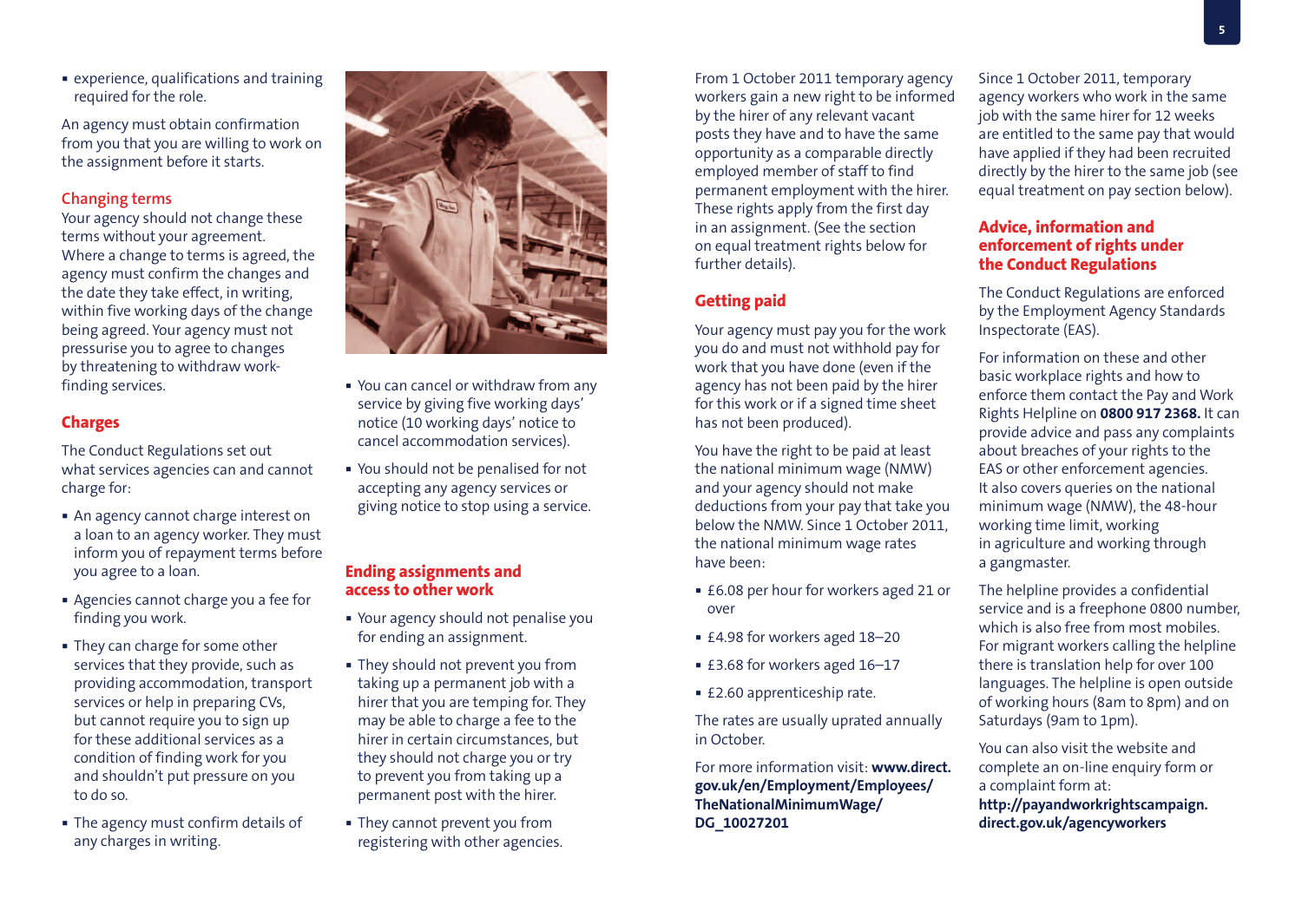# **Your working time rights**

## **Other statutory benefits and rights**

Since 1 October 2011, agency workers have the right to the same working time entitlements as anyone recruited directly by the hirer to do the same job. This right applies only once you have worked in the same job for the same hirer for 12 weeks (see equal treatment rights section below for more information). These rights are:

- You cannot be forced to work more than 48 hours per week on average – this is normally averaged over a 17-week period. This means it is legal to work more than 48 hours in some weeks, so long as this is balanced out by weeks in which fewer hours are worked, making an average of not more than 48 hours over the whole 17 weeks.
- There is limit on the hours night workers can be required to work: an average of eight hours' work in any 24 hours. Where the work is mentally or physically draining this is an absolute limit of eight hours work in any 24 hours. Night workers also have the right to a free health assessment.
- You cannot be required to work a longer shift patterns than the hirer's employees.
- You are entitled to the same lunch breaks and breaks between shifts as the hirer's employees.
- You are entitled to the same pay during travel time during working hours; on call pay; and standby payments as the hirer's employees.
- You also have the right to:
- a rest break of at least 20 minutes during a working day of six hours or more (for workers aged under 18, however, the entitlement is to a 30-minute break after working 4.5 hours)
- 11 consecutive hours rest per day
- a full 24-hour rest period each week, or a full 48 hours in a fortnight
- 5.6 weeks paid holiday per year.

#### **Maternity and sick pay entitlements**

To qualify for Statutory Maternity Pay (SMP) you must:

- still be pregnant at the 11th week before the week your baby is due
- have been engaged by the same agency for 26 continuous weeks by the start of the 14th week before the week in which your baby is due ("the qualifying week") and still be engaged by the agency in the qualifying week. Even if you haven't worked for the agency in each of the 26 weeks ending with the qualifying week, you can still get SMP if the reason that you didn't work is that the agency didn't have any work to offer you, or because you were ill or on paid annual leave.
- have earned at least, or above, the level of the Lower Earnings Limit, currently £102.00 per week (before tax) in the eight weeks (if weekly paid) or two months (if monthly paid) before the end of the qualifying week



 have notified the agency of your pregnancy and the date on which you expect SMP to start.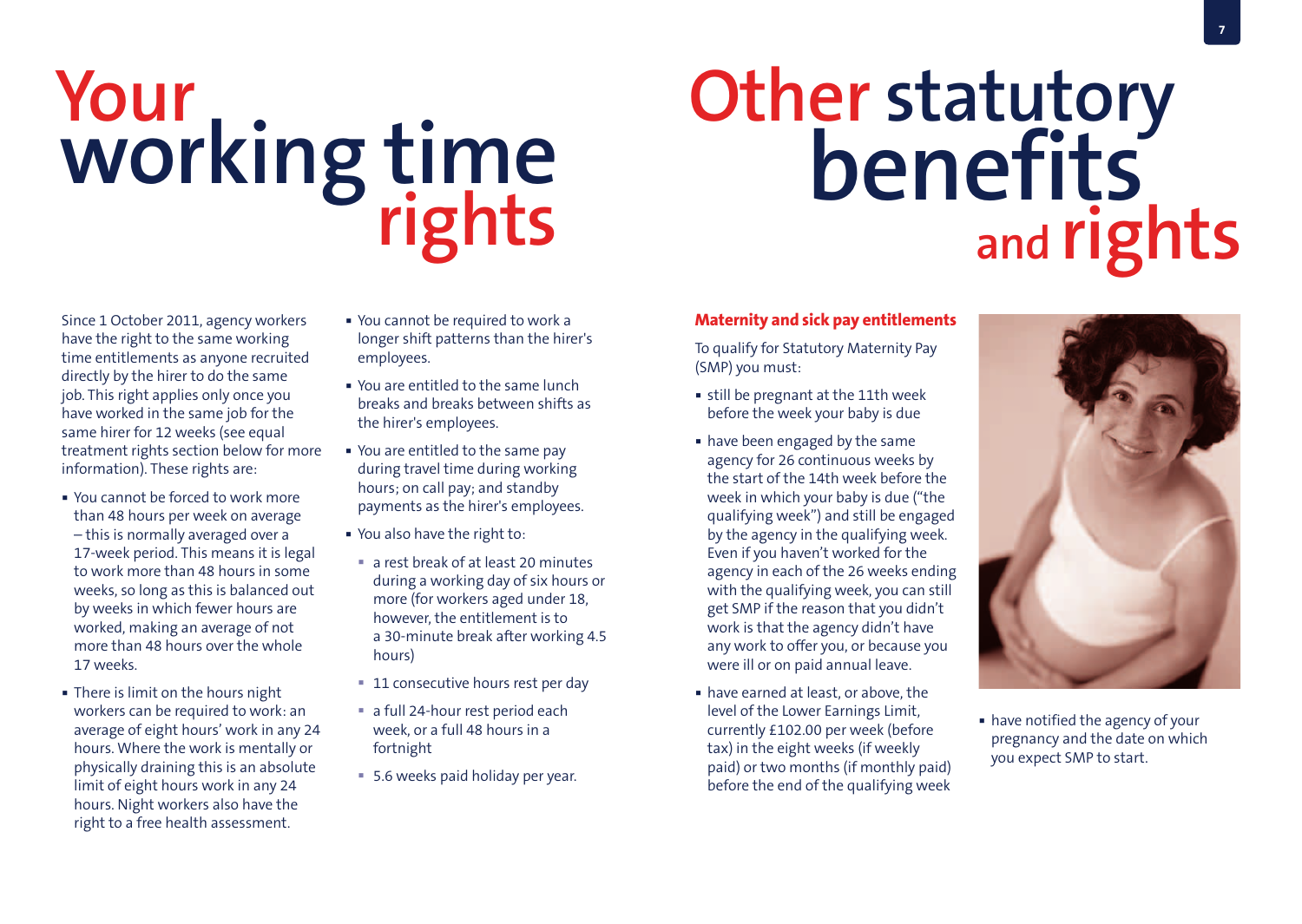The right to SMP starts when you go on leave rather than when you have the baby. For most women this will be just a week or two before their due date. For some it may be earlier. It's also worth noting that if you're off sick with a pregnancy-related illness in the four weeks before your due date, your maternity leave and SMP will be triggered automatically, regardless of whether you want it to or not.

SMP is paid for 39 weeks: at 90 per cent of your average pay for the first six weeks and then at a flat rate for the remaining 33 weeks or 90 per cent of average gross weekly earnings if lower than the flat rate. From April 2011, the flat rate was £128.73 per week.

If you do not qualify for SMP, you may be able to claim Maternity Allowance from your local Benefit Agency office and you should contact them for further details and an application form.

To qualify for Maternity Allowance you must have worked for 26 weeks during the 66 weeks before the week in which your baby is due. You must have earned at least £30 per week on average during this time. Payment of MA is not dependent on National Insurance contributions.

From 1 October 2011, pregnant agency workers and agency workers who are new mothers and who have worked for the same hirer in the same role for a 12-week qualifying period gain two important new rights. These are:

- the right to reasonable paid time off to attend ante-natal appointments when on assignments.
- the right to be offered an alternative assignment for pregnancy-related reasons or to be suspended on full pay where a suitable alternative assignment is not available.

If you are an employee of the agency, you will be entitled to these rights from day one of any assignment.

#### **Statutory sick pay**

As an agency worker you will be entitled to statutory sick pay (SSP) where you meet certain conditions:

- Your normal weekly earnings must exceed £102 a week. If your pay varies, your entitlement depends on your average pay over the last eight weeks.
- You must be absent from work due to illness for at least four consecutive days (including weekends, bank holidays and days that you do not normally work).

If you qualify for SSP, it is normally paid in the same way as your wages. It is paid at a flat rate (currently £81.60 a week) and can be paid for up to 28 weeks, if your sickness lasts that long. It is not paid for the first three days that you are on sick leave; these are called 'waiting days'.



#### **Health and safety**

As an agency worker, you have certain rights under health and safety law. You have a right to:

- work in places where all risks to your health and safety are properly controlled
- **stop working and leave the area if you** think you are in danger
- **receive appropriate health and safety** training from the hirer
- **be issued with any personal protective** equipment (PPE) you need free of charge, including clothing, shoes or boots, eye and ear protection, gloves and masks, etc.
- ioin a trade union.

The agency/hirer must tell you:

- what risks there are to your health and safety from current or proposed working practices
- how to do your job safely
- what has been done to protect your health and safety
- how to get first aid treatment and what to do in an emergency.

#### **Discrimination**

You have the right not to be treated less favourably than other workers, by either the agency or hiring company on the grounds of sex, race, disability, pregnancy, sexual orientation, religious belief or age.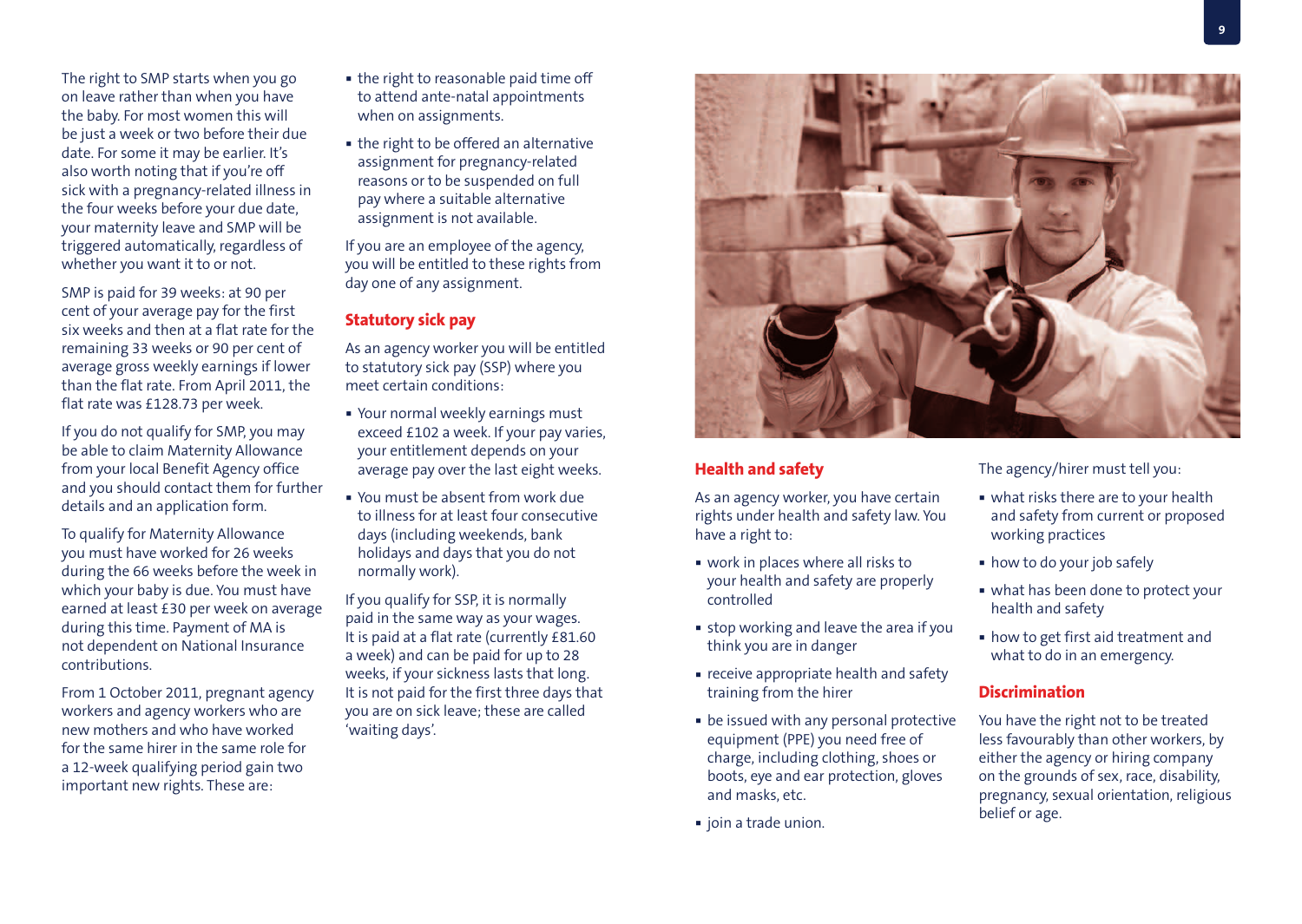### **Special rules for the entertainment and modelling sectors**

### **Equal treatment for agency workers**

Generally employment agencies are prevented from charging agency workers fees for finding them work. However there are limited exceptions to this rule that apply in the entertainment sector. Employment agencies can charge you a fee when looking for entertainment or modelling work where:

- they take commission or fees from earnings from work they have found for you
- **they include your details in a** publication or on a website when you are seeking work as an actor, background artist, dancer, extra, musician, singer or other performer, but not as a photographic or fashion model.

Agencies can only deduct a fee from earnings from work they found for you if they have set out details of the fee and services in writing previously. They must inform you about your right to a 'cooling-off' period when you enter a contract where upfront fees are charged.

#### **Cooling-off period**

If you do agree to pay a fee for your details to be included in a publication or on a website, under the Conduct Regulations you are given time to reconsider and change your mind:

- The agency must wait 30 days from the date you agreed to pay the fee, before taking any money from you. During this 30-day period you have the right to end the contract.
- You must be shown the information about you that will be included in the publication or website and you have seven days to object to this. You cannot be charged until the seven days have passed, even if the 30-day cooling off period has expired.
- If your agency fails to publish your details and make these available within 60 days of taking payment from you, you are entitled to a refund.
- **If your agency offers to provide you** with photographic or audio visual services as additional services, you also have a 30-day cooling off period.

New equal treatment rights for temporary agency workers came into effect on 1 October 2011. These new rights are contained in the Agency Worker Regulations 2010 (AWR).

#### **New equal treatment rights in summary**

From day one of an assignment agency workers will have a right to:

- equal access to collective facilities provided by the hirer
- **information and the opportunity** to apply for vacancies in the hirer's workplace.

After 12 weeks in the same role with the same hirer agency workers will have the right to:

- equal treatment on pay, holidays and working time
- **·** improved pregnancy rights.



**Am I covered?** You will be covered by the new equal treatment rights if:

- you are placed by an agency on temporary assignments where you work under the direction and supervision of a hirer, and
- you are an employee or worker of the agency (i.e. you have a contract of employment or a contract to perform work or services personally with the agency).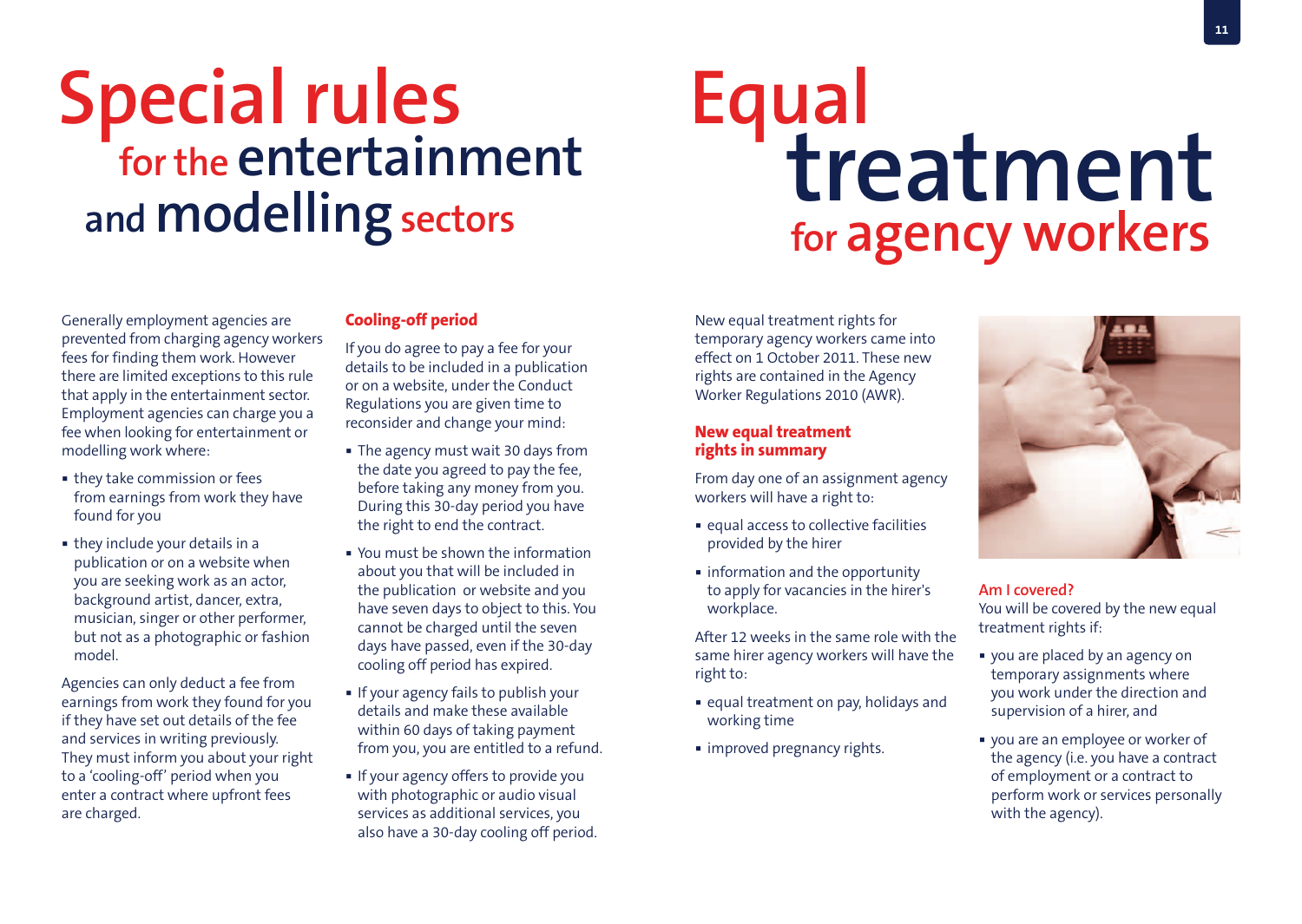

You are not covered by equal treatment rights if you use an agency to find permanent work with a hirer. In this case, once you find permanent work, your contract will be with the hirer.

You are not covered by the new equal treatment rights if you are genuinely self-employed and run your own business (i.e. you have a business to business relationship with the hirer).

For more information on whether you are likely to be an employee, a worker or self-employed, please see the TUC Basic Rights at Work website.

#### **Day one rights**

#### **Equal treatment on collective facilities and amenities**

From 1 October 2011, you have the right not to be treated less favourably than a comparable employee in relation to collective facilities and amenities provided by the hirer.

Examples of collective facilities and amenities include:

- canteens and staff rooms, waiting rooms
- food and drink machines
- toilet and shower facilities
- crèches
- transport services (such as local pick-ups and drop offs)
- car parking
- mother and baby rooms
- **prayer room**
- rest rooms
- accommodation for workers who are required to sleep on site.

Where a popular facility such as a workplace crèche has a waiting list, you have the right to request to use this facility and join the waiting list on the same basis as the hirer's employees.

#### **Finding a comparator**

As an agency worker, you will have the right not to be treated less favourably than a comparable worker in relation to collective facilities and amenities. You can compare your treatment with someone who:

- **is an employee or worker of the same** hirer
- **is doing the same or broadly similar** work
- has a similar level of qualifications and skills (where relevant)
- works or is based at the same establishment as you (or at a different establishment owned by the hirer if there are no comparable workers at your site).

**Can a hirer justify unequal treatment?** Hirers may be able to justify treating agency workers less favourably in relation to collective facilities if they can show that:

- **the different treatment is to achieve** a legitimate objective, such as a genuine business or operational need
- $\blacksquare$  the treatment is necessary to achieve that objective, and is
- a proportionate way to achieve that objective

There are likely to be limited circumstances where hirers can justify not providing equal treatment on collective facilities. The cost of providing a facility to an agency worker is unlikely by itself to be sufficient reason.

Hirers should consider whether there are other less discriminatory ways of trying to achieve the same aim and should also consider whether it is possible to offer partial access to facilities rather than simply exclude agency workers.

#### **Vacancies with the hirer**

From 1 October 2011, you will have the right to be informed about vacancies with the hirer while on assignment with them. The aim is to give you the same opportunity as a comparable worker to find a permanent job with the hirer.

A comparable worker is someone who is employed by the hirer to do the same or similar work as you in the same workplace and who has a similar level of skills and qualifications. You cannot compare your treatment with that of a former employee.

The hirer can choose how to inform staff about the vacancies. This may be through e-mail, internet or intranet or through a company newsletter or displaying details on a notice board. But you should have the same access to this source of information as the hirer's employees.

You should be allowed to apply for relevant vacancies. The only exception will be in a redundancy situation where an employer ring-fences posts for redeployment opportunities for staff at risk of redundancy. Hirers can still require certain qualifications, skills or experience when advertising posts.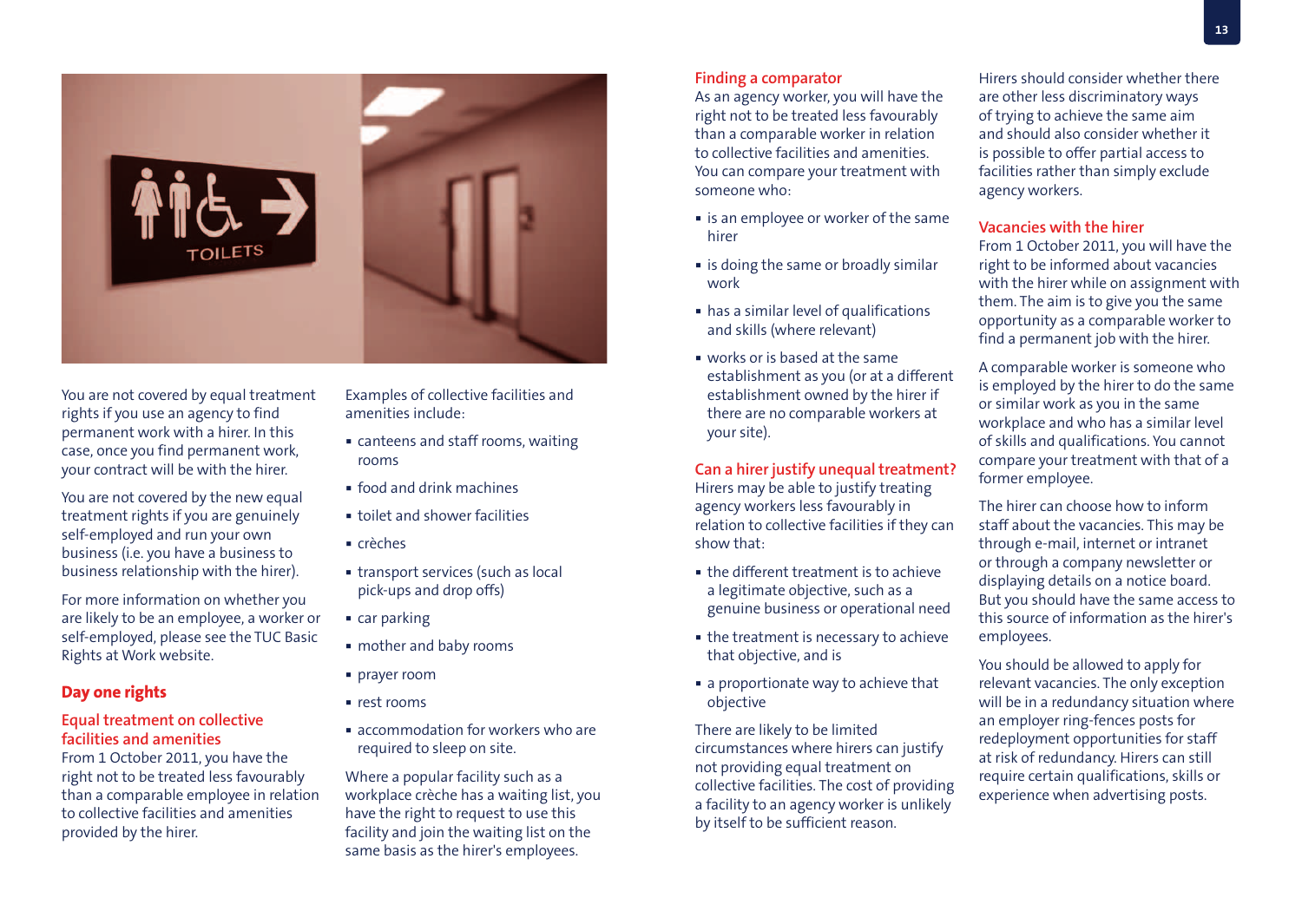#### **Equal treatment rights after the 12-week qualifying period**

#### **Equal treatment on pay**

After 12 weeks in the same role with the same hirer, you will have the right to the same pay, as if you had been recruited directly by the hirer to do the same job.

Pay includes:

- **basic pay that the agency worker** would have received if they had been directly recruited by the hirer, based on an hourly, daily or weekly rate of pay, piece rates or the annual salary (usually converted into an hourly or daily rate).
- holiday pay
- Unsocial hours payments including enhanced pay for working on bank holidays or public holidays
- overtime pay (N.B. if the hirer's employees are required to work a specified number of hours, e.g. more than 35 hours a week, to qualify for overtime, the same rule can apply to agency workers)
- bonuses based on your individual performance, including sales commissions and performance related pay
- discretionary bonuses which are paid on such a regular basis that they form part of custom and practice for that workplace



 vouchers or stamps, such as luncheon vouchers or childcare vouchers, that have a monetary value and can be exchanged for good or services.

Pay does not include:

- contractual sick pay
- occupational pensions
- maternity, paternity or adoption pay
- bonuses which are not connected to an individual's performance and which reward loyalty or length of service
- **redundancy pay**
- **a** advances in pay or loans
- expenses
- payments linked to financial participation schemes such as share ownership schemes
- benefits in kind.

The regulations do not affect your existing entitlements to statutory sick pay, statutory maternity, paternity or adoption pay. Agency workers will also have pension entitlements under the new automatic pension enrolment. The Department for Work and Pensions (DWP) and National Employment Savings Trust (NEST) have prepared a handout explaining the new pension arrangements: **www.dwp.gov.uk/docs/ auto-enrol-and-wpr-the-facts.pdf**  If you are unsure, seek advice from your union or from an advice agency.

#### **Agency workers on pay between assignment contracts**

The Agency Worker Regulations provide one exemption from the right to equal pay. If you are an employee of an agency and have a right to be paid between assignments where the agency is unable to find work for you, you will not be entitled to equal pay, even where you have worked for more than 12 weeks in the same role for the same hirer.

In order for this exemption to apply:

- You must have a contract of employment with the agency; and
- You must not be employed on a fixed term contract; and
- You must have a contract which includes terms on the following: the minimum pay rates you will receive; the location(s) where you will be expected to work; your expected hours of work during any assignment; the maximum hours you will be expected to work on an assignment; the minimum hours the agency will

guarantee you while on assignment (which must be at least one hour); and the type of work you will be expected to undertake; and

- You must be paid by the agency between assignments. This must be at least 50 per cent of the pay you received on your last assignment or the national minimum wage rate for the hours you worked on the last assignment, whichever is the greater.
- The agency must also try to find and offer suitable assignments to you when you are between assignments and not working. Your contract cannot be terminated until there has been an aggregate of at least four calendar weeks between assignments when you were not working but were paid by the agency.

This exemption from equal treatment only applies to pay. You will be entitled to all other equal treatment rights.

#### **Holiday rights before qualifying for equal treatment**

You have a legal right to 5.6 weeks of paid holiday a year entitlement which can include bank or public holidays. These rights are contained in the Working Time Regulations. If you work five days a week over a full year, this works out as 28 days' paid leave a year  $(5.6 \times 5 = 28)$ . If you work two days a week, you will have a right to 11.2 days' paid leave a year  $(5.6 \times 2 = 11.2)$ .

For more information on your statutory holiday entitlements please see the TUC Basic Rights @ Work website.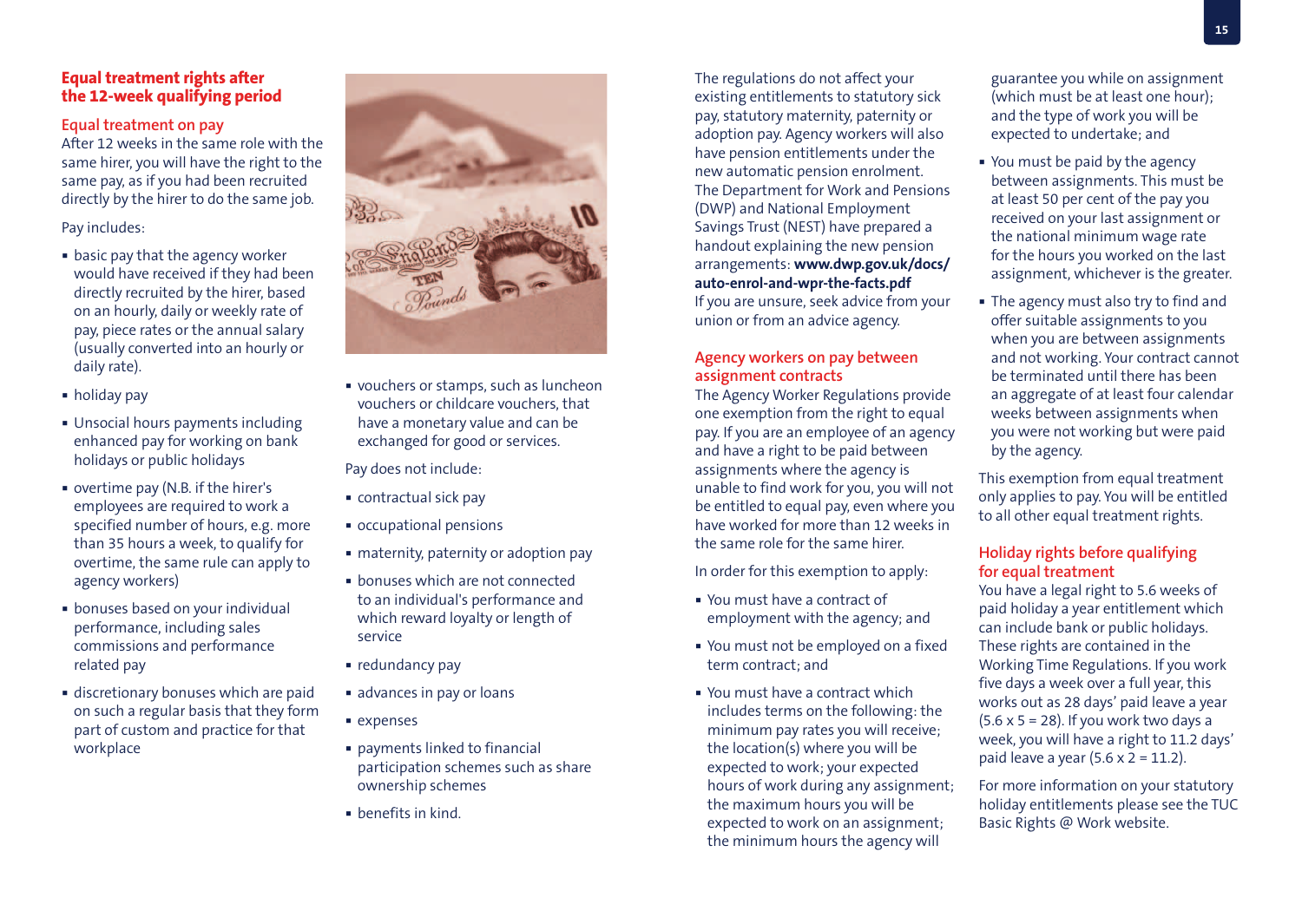#### **After you qualify for equal treatment**

After 12 weeks in the same job for the same hirer, you will have the right to the same holiday entitlement as if you had been recruited directly by the hirer to do the same job.

For example, if the hirer's employees are entitled to 35 days' holiday a year, you will also be entitled to 35 days' leave a year.

If you work part-time, your leave entitlement can be calculated on a pro rata basis.

After qualifying for equal treatment you should be treated the same as the hirer's employees when requesting and being permitted to take holidays.

For example, where a hirer requires their employees to give notice before being able to take leave, you can be required to give the same period of notice.

A hirer/agency should not refuse you time off during the summer season when the hirer's employees are permitted to take leave.

#### **Holiday pay**

You should be paid during your holiday period. You should not receive 'rolledup' holiday pay or pay in lieu of holiday. The only situations in which you should receive pay in lieu of holidays are where:

- Your assignment with a hirer has come to an end and you were unable to use all your holiday entitlement.
- The hirer's employees are entitled to buy out some of their holiday entitlement above the statutory minimum (N.B. it is unlawful for a hirer or an agency to buy out your statutory holiday entitlement).

**Bank holidays and public holidays** After completing the 12-week qualifying period you will be entitled to equal treatment on:

- enhanced pay for working on bank holidays or public holidays
- the right to time off on bank holidays or public holidays.

#### **Equal treatment on working time entitlements**

After 12 weeks in the same job for the same hirer, you will have the right to the same working time entitlements as if you had been recruited directly by the hirer to do the same job (See above).

# Establishing<br> **equal**<br> **treatment**

The approach taken to equal treatment in the Agency Worker Regulations is different to that used for other equal treatment rights.

#### The key question is:

#### **'What would I have been entitled to if I had been directly recruited by the hirer to do the same job?'**

You will also only have the right to equal treatment on pay and conditions ordinarily contained in the contracts of the hirers' employees or workers.

In most workplaces it will be easy to assess whether you are receiving equal treatment by comparing your pay and conditions with those contained in collective agreements, staff handbooks, pay scales or standard contracts of the hirers' employees or workers.

But where a hirer employs staff on genuinely individualised pay rates, you may not be covered by equal treatment rights.

It is also important to be aware that a hirer or agency can defend a claim for unequal treatment if they can identify a comparable employee on the same pay and conditions as you.



For this defence to work, the comparator must be a current employee of the hirer and must do the same or similar work as you. Where relevant they should have a similar level of skills and qualification. They should also work in the same workplace as you. However if there are no comparable employees in your workplace, the hirer and agency can use a comparator who works in another workplace owned by the hirer.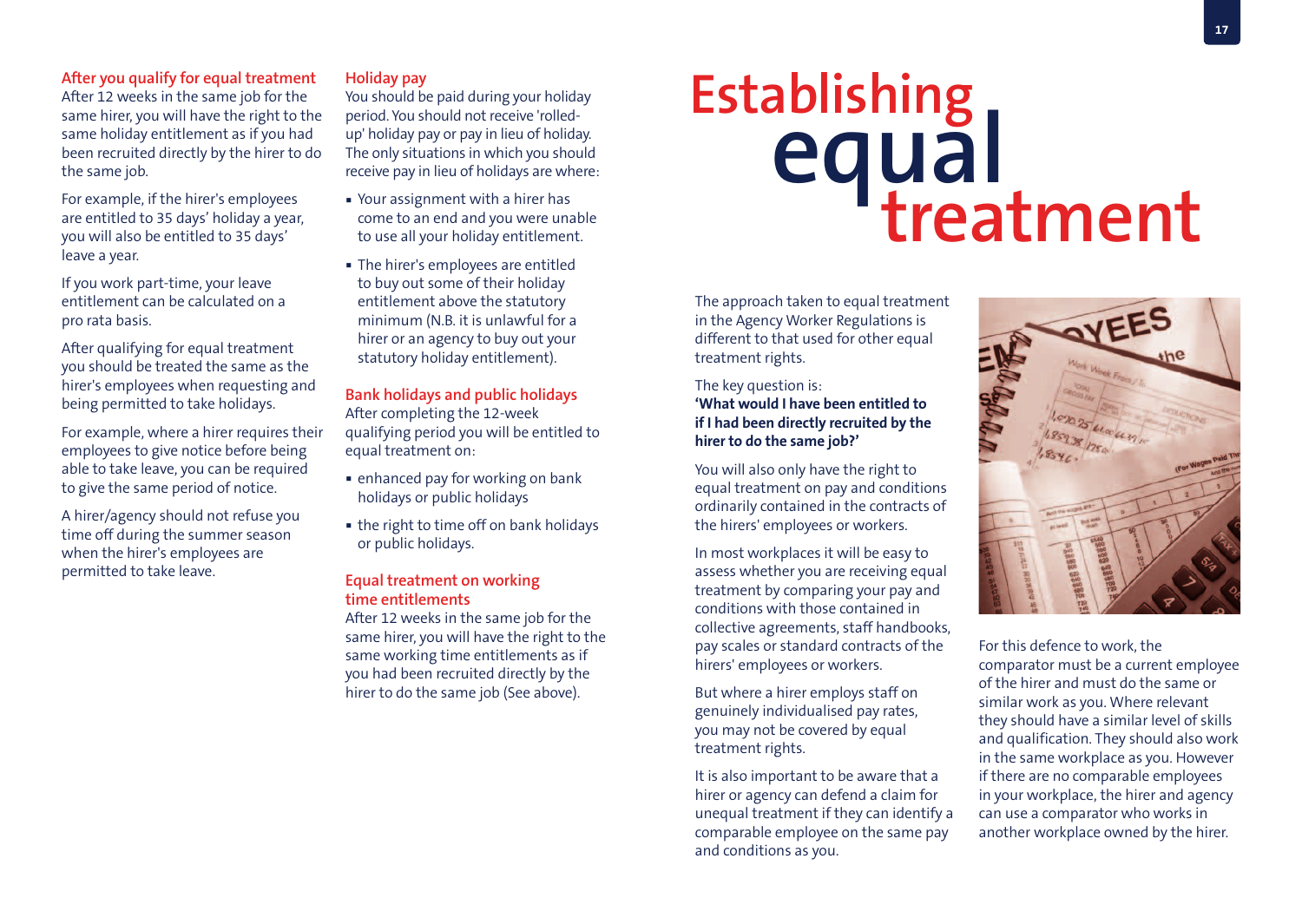#### **Calculating the 12-week qualifying period**

You will qualify for equal treatment on pay, holidays and working time entitlements after working for 12 calendar weeks in the same role for the same hirer on one or more assignments.

Every week in which you do any work for a hirer will count as a calendar week, even if you only work a few hours or a couple of days. A calendar week is likely to comprise a period of seven days, starting with the first day of your assignment.

It does not matter if you are supplied by more than one agency during your qualifying period. It is also possible to accrue qualifying periods with more than one hirer at the same time.

#### **The qualifying period as a 'stopwatch'**

One way of explaining the qualifying period is to think of it as a stopwatch. Certain breaks during or between assignments or changes in your role for a hirer will cause the stopwatch to be reset to zero and your qualifying period will start again. Certain breaks during or between assignments will cause the stopwatch to pause. It will then continue to tick if you return to the same role with the hirer. In some situations the stopwatch will continue to tick even though you are absent from work.

#### **Reasons that reset the stopwatch to zero**

Your stopwatch will be reset to zero and your qualifying period will start again:

- **i** if you have a break of more than six calendar weeks during or between an assignment (and the reason for the break does not pause the stopwatch or mean it continues to tick – see p19)
- where you remain with the same hirer but start a new role involving 'substantively different' work or duties with the hirer – in order to have started a substantively different role, there should be a genuine and significant difference to the role, involving different job functions or tasks; requiring use of different skills and/or a significantly different pay rate. (It is not enough that your line manager has changed or you are working in a different department but doing essentially the same job for the same hirer.) Also, your stopwatch will only be reset to zero if the agency has written to you informing you in writing of the type of work you will be required to do in the new role
- **i** if you finish an assignment with a hirer and go to work for another hirer unless you return to work for the original hirer in the same role in less than six weeks.

If you have a break of more than six calendar weeks during or between assignments with a hirer your stopwatch will normally be reset to zero. If the reason for the break is one of those listed below your stopwatch will either pause or continue to tick.



#### **Breaks that cause the stopwatch to pause** These are:

- a break for any reason of six calendar weeks or less
- you are unable to work because of sickness or injury
- you are taking time off or leave to which you have a contractual or statutory right (e.g. annual leave or time off for trade union duties)
- jury service for up to 28 weeks
- where the hirer temporarily does not require any workers to be present, for example due to a customary factory shut downs or summer vacations
- due to strikes or industrial action in the hirer's workplace.

#### **Breaks where the stopwatch continues to 'tick'**

- any period of sick leave for pregnancyrelated reason
- any leave for maternity related reasons for up to 26 weeks after childbirth (N.B. this applies even if the agency worker does not have a statutory or contractual right to maternity leave)
- any period of contractual or statutory maternity, paternity or adoption leave.

NB: If you are absent for family-related reasons, your stopwatch will only continue to tick for the period that your assignment would have or was expected to last. During any period where your last assignment would have ended, your stopwatch will be paused.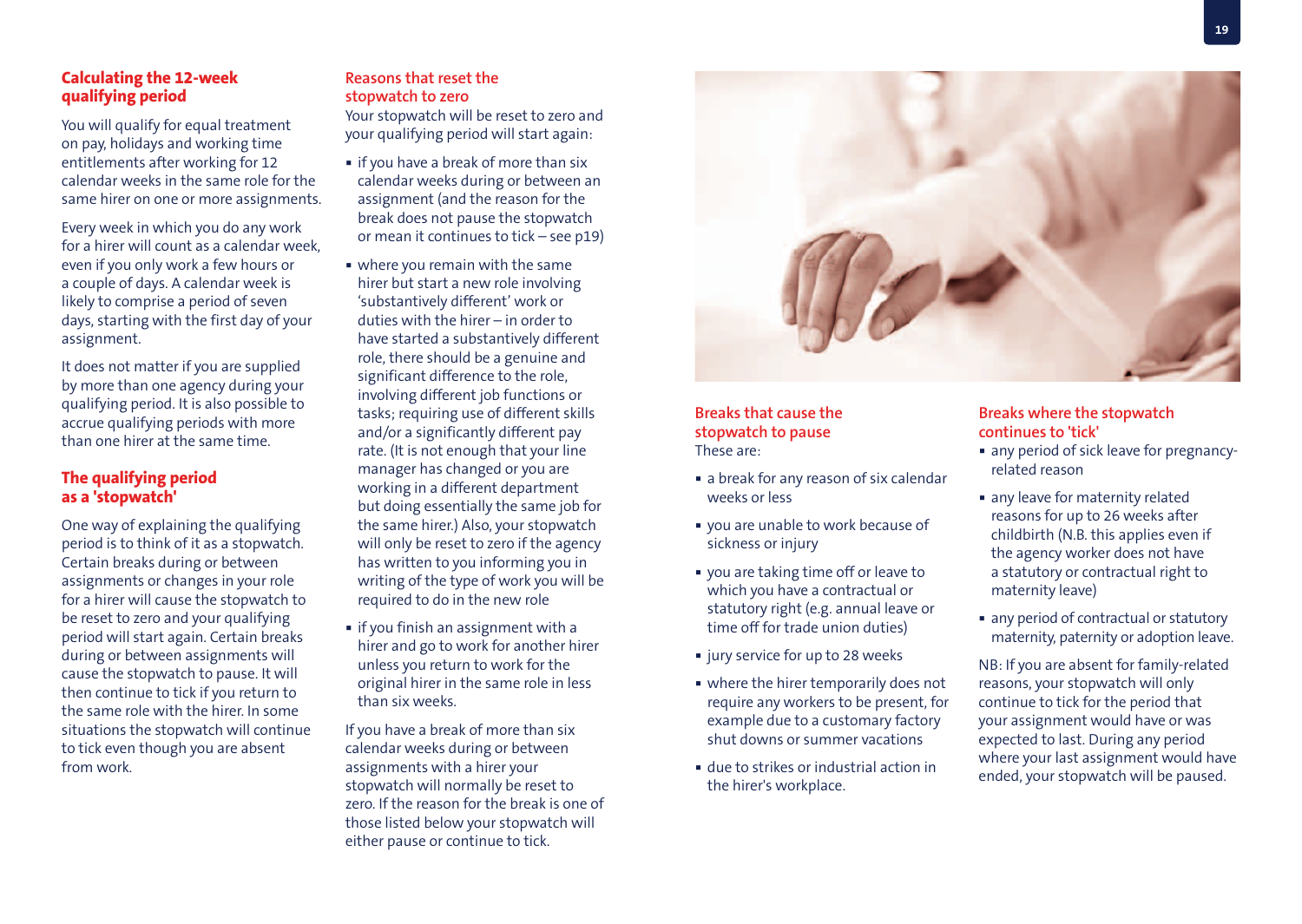*For the purposes of the 12-week qualifying period it is possible that different absences can count as not breaking continuity. For example, an agency worker is on sick leave for the last two weeks of an assignment in a packing factory. The assignment then ends and there is a break of five weeks. The agency worker then starts a new assignment in the same role in the packing factory but he will not have to start a new qualifying period. Although altogether he has had a break of more than six weeks, the stopwatch was paused during the period of sick leave and therefore the stopwatch is not reset to zero.*

#### **Anti-avoidance measures**

The Agency Worker Regulations include provisions which seek to prevent hirers and agencies from hiring you on a succession of assignments or from rotating you within an organisation in order to prevent you from qualifying for equal treatment rights.

The anti-avoidance provisions apply:

**i** if you have been moved to more than two substantively different roles with the hirer (or within a company associated with the hirer) or you had been hired on a succession of more than two assignments with a hirer, and

- the most likely reason why you were rotated or hired on the succession of assignments was because the agency or hirer (or associated company) intended to prevent you from qualifying for equal treatment and
- you would have qualified for equal treatment if you had not been moved or hired on a succession of assignments.

Where an employment tribunal decides that a hirer or agency has breached these anti-avoidance provisions, they can award you up to £5,000.

#### **Rights for pregnant agency workers and new mothers**

The Agency Worker Regulations extend two existing rights for pregnant employees to agency workers once they have completed the 12 week qualifying period. These are:

- The right to reasonable paid time off to attend ante-natal appointments when on assignments.
- The right to be offered an alternative assignment for pregnancy related reasons or to be suspended on full pay where a suitable alternative assignment is not available.

These rights apply from day one to agency workers who are employees of an agency.

For more information on these rights please go to: **www.direct.gov.uk/en/Employment/ Understandingyourworkstatus/**

# Enforcing<br>**your**<br>rights



If you are not receiving your rights to equal treatment you may be able to take a claim to an employment tribunal. You should always seek advice from your union or the Acas Helpline before making a claim to an employment tribunal.

As with most statutory rights there is a three-month time limit for submitting claims.

Where an employment tribunal finds that your rights under the Agency Worker Regulations have not been complied with they will make a declaration and award a minimum of two weeks' pay to the agency worker. Where an agency worker successfully demonstrates that the anti-avoidance measures have been breached the tribunal will be able to award up to £5,000 compensation in addition to any other compensation awarded.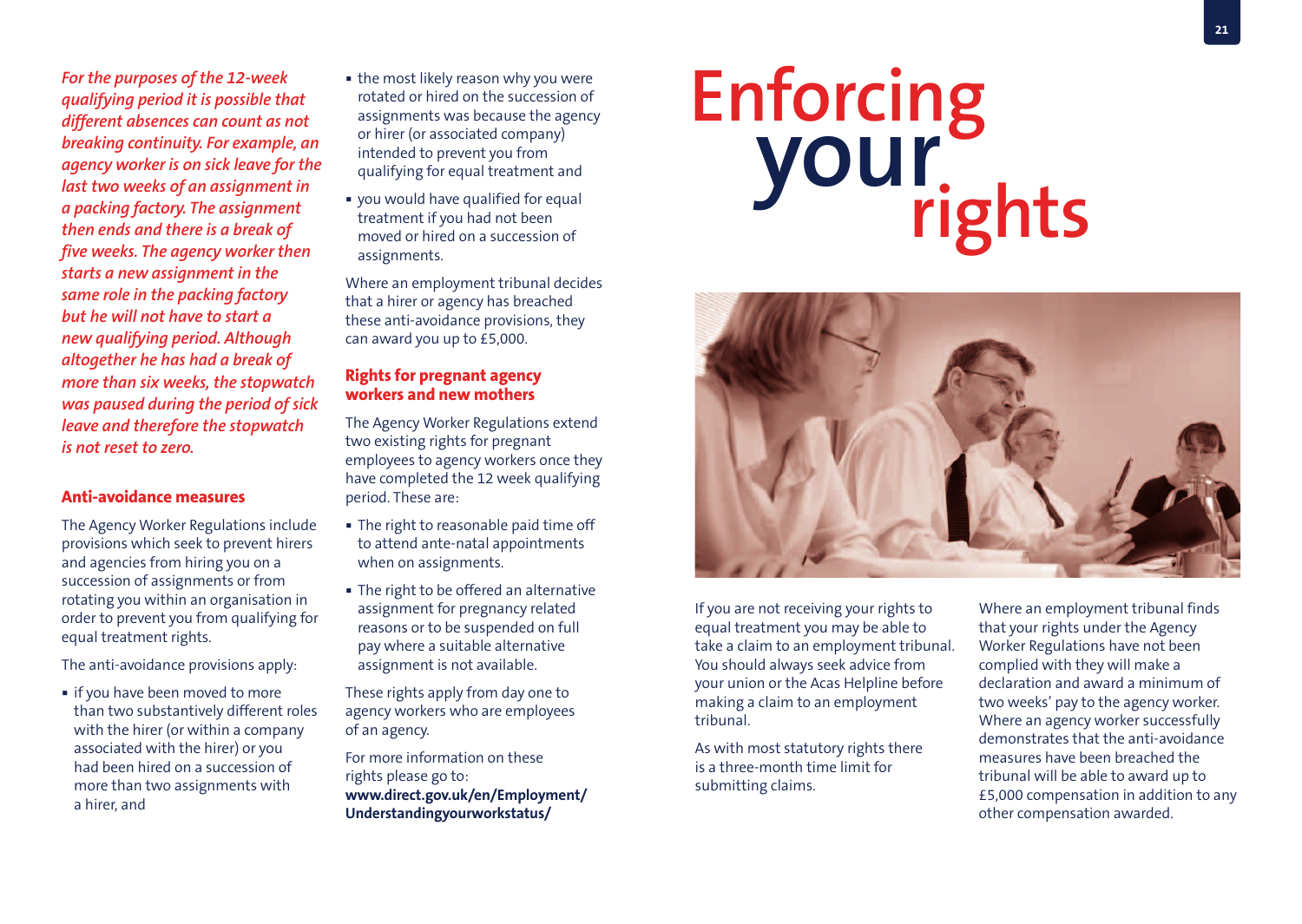### **Sources of further information and advice**

#### **Gangmasters Licensing Authority (GLA)**

Report any problems with your employer to the GLA if you work in one of the sectors covered – agriculture, forestry, horticulture, shellfish gathering and food processing and packaging. **Telephone 0845 602 5020 http://gla.defra.gov.uk**

#### **Directgov**

Directgov is the UK government's digital service for people in England and Wales. It delivers information and practical advice about public services, bringing them all together in one place. **www.direct.gov.uk**

#### **Pay and Work Rights Helpline**

If you have a question or want to make a complaint about an employment agency, you should contact the Pay and Work Rights Helpline on **0800 917 2368. www.bis.gov.uk/policies/ employment-matters/eas**

#### **National minimum wage**

For NMW enquiries and complaints and help and advice on the rules of the NMW ring the Pay and Work Rights Helpline on **0800 917 2368. www.hmrc.gov.uk**

#### **Acas**

The Acas Helpline is the place to go for both employers and employees who are involved in an employment dispute or are seeking information on employment rights and rules. **Telephone 08457 47 47 47 www.acas.org.uk**

**TUC sources of information www.worksmart.org.uk** BasicRights@Work **www.tuc.org.uk/workplace/ tuc-19833-f0.cfm**